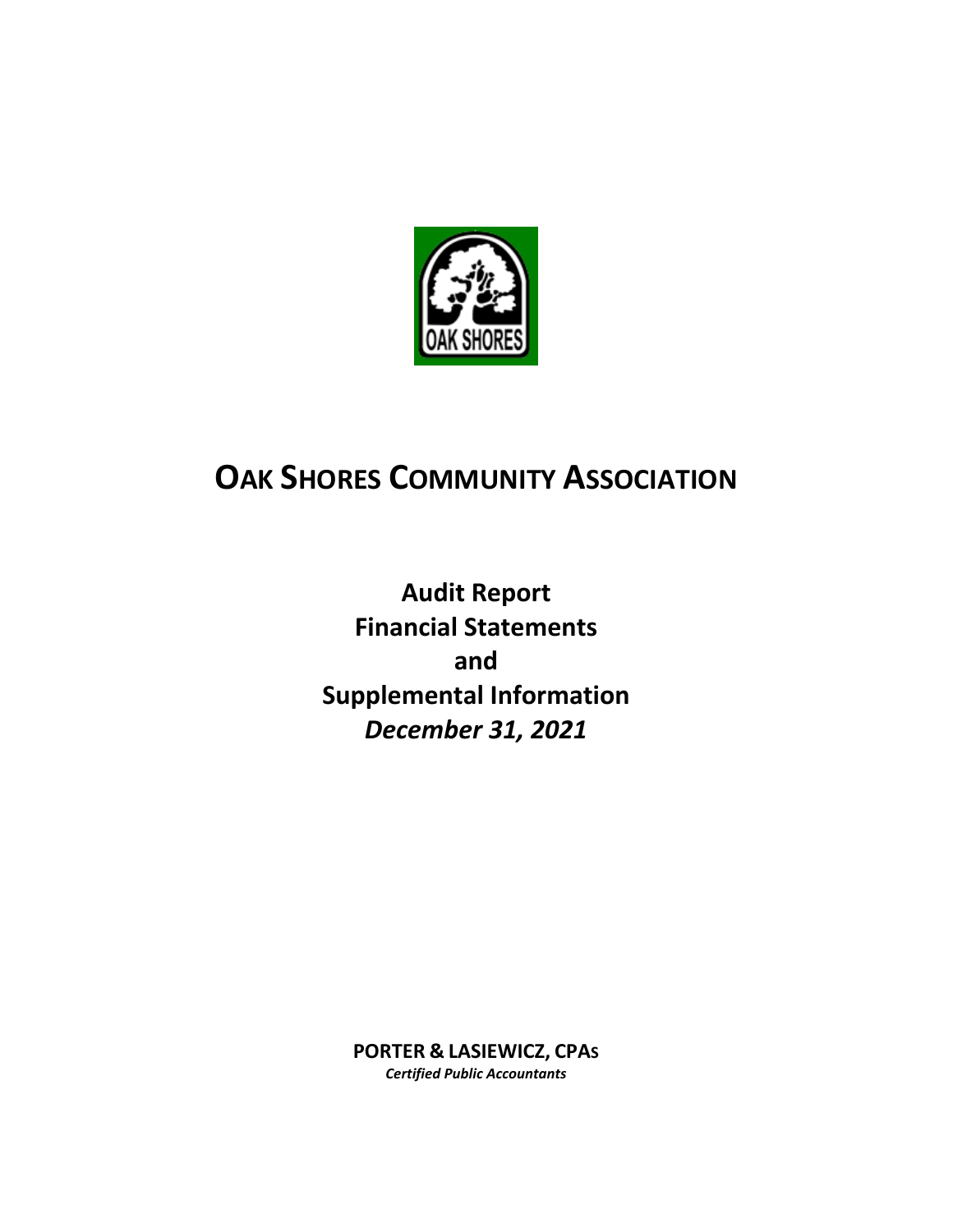

**Board of Directors and Members** Oak Shores Community Association Bradley, CA

### **Independent Auditors' Report**

#### **Opinion**

We have audited the accompanying financial statements of Oak Shores Community Association, a non-profit corporation, which comprise the balance sheet as of December 31, 2021, and the related statements of revenues and expenses and changes in fund balances, and cash flows for the year then ended, and the related notes to financial statements.

In our opinion, the financial statements referred to above present fairly, in all material respects, the financial position of Oak Shores Community Association as of December 31, 2021, and the results of its operations and its cash flows for the year then ended in conformity with accounting principles generally accepted in the United States of America.

#### **Basis for Opinion**

We conducted our audit in accordance with auditing standards generally accepted in the United States of America. Our responsibilities under those standards are further described in the Auditor's Responsibilities for the Audit of the Financial Statements section of our report. We are required to be independent of Oak Shores Community Association and to meet our other ethical responsibilities in accordance with the relevant ethical requirements relating to our audit. We believe that the audit evidence we have obtained is sufficient and appropriate to provide a basis for our audit opinion.

#### **Responsibilities of Management for the Financial Statements**

Management is responsible for the preparation and fair presentation of these financial statements in accordance with accounting principles generally accepted in the United States of America; and for the design, implementation, and maintenance of internal control relevant to the preparation and fair presentation of financial statements that are free from material misstatement, whether due to fraud or error.

In preparing the financial statements, management is required to evaluate whether there are conditions or events, considered in the aggregate, thatraise substantial doubt about Oak Shores Community Association's ability to continue as a going concern within one year after the date that the financial statements are available to be issued.

### **Auditors' Responsibility for the Audit of the Financial Statements**

Our objectives are to obtain reasonable assurance about whether the financial statements as a whole are free from material misstatement, whether due to fraud or error, and to issue an auditor's report that includes our opinion. Reasonable assurance is a high level of assurance but is not absolute assurance and therefore is not a guarantee that an audit conducted in accordance with generally accepted auditing standards will always detect a material misstatement when it exists. The risk of not detecting a material misstatement resulting from fraud is higher than for one resulting from error, as fraud may involve collusion, forgery, intentional omissions, misrepresentations, orthe override of internal control. Misstatements are considered material if there is a substantial likelihood that, individually or in the aggregate, they would influence the judgment made by a reasonable user based on the financial statements.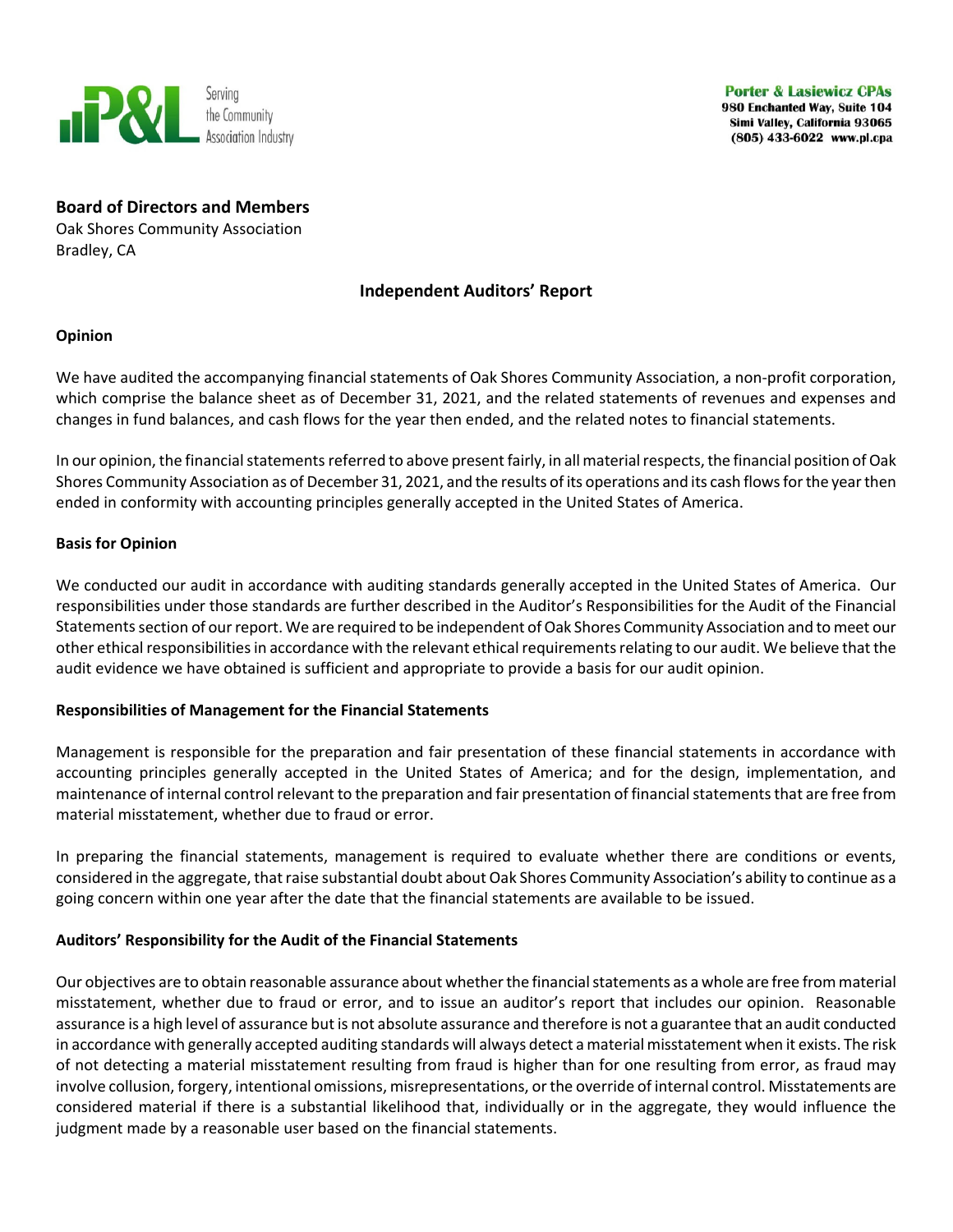In performing an audit in accordance with generally accepted auditing standards, we:

- Exercise professional judgment and maintain professional skepticism throughout the audit.
- Identify and assess the risks of material misstatement of the financial statements, whether due to fraud or error, and design and perform audit procedures responsive to those risks. Such procedures include examining, on a test basis, evidence regarding the amounts and disclosures in the financial statements.
- Obtain an understanding of internal control relevant to the audit in order to design audit procedures that are appropriate in the circumstances, but not for the purpose of expressing an opinion on the effectiveness of Oak Shores Community Association's internal control. Accordingly, no such opinion is expressed.
- Evaluate the appropriateness of accounting policies used and the reasonableness of significant accounting estimates made by management, as well as evaluate the overall presentation of the financial statements.
- Conclude whether, in our judgment, there are conditions or events, considered in the aggregate, that raise substantial doubt about Oak Shores Community Association's ability to continue as a going concern for a reasonable period of time.

We are required to communicate with those charged with governance regarding, among other matters, the planned scope and timing of the audit, significant audit findings, and certain internal control related matters that we identified during the audit.

### **Disclaimer of Opinion on Required Supplementary Information**

Accounting principles generally accepted in the United States of America require that the supplementary information regarding replacement fund balances on page 13 be presented to supplement the basic financial statements. Such information is the responsibility of management and, although not a part of the basic financial statements, is required by the Financial Accounting Standards Board, which considers it to be an essential part of financial reporting for placing the basic financial statements in an appropriate operational, economic, or historical context. We have applied certain limited procedures to the required supplementary information in accordance with auditing standards generally accepted in the United States of America, which consisted of inquiries of management about the methods of preparing the information and comparing the information for consistency with management's responses to our inquiries, the basic financial statements, and other knowledge we obtained during our audit of the basic financial statements. We do not express an opinion or provide any assurance on the information because the limited procedures do not provide us with sufficient evidence to express an opinion or provide any assurance.

#### **Report on Supplementary Information**

The audit was conducted for the purpose of forming an opinion on the basic financial statements taken as a whole. The Schedule of Revenues and Expenses – Budget and Actual on page 14 and the Summarized Schedule of Private Marina Activity on page 15 are presented for purposes of additional analysis and are not a required part of the basic financial statements. Such information is the responsibility of the Association's management and was derived from and relates directly to the underlying accounting and other records used to prepare the financial statements. It has not been subjected to the auditing procedures applied in the audit of the basic financial statements, and accordingly we express no opinion on it.

### *Porter & Lasiewicz, CPAs*

April 26, 2022 Simi Valley, California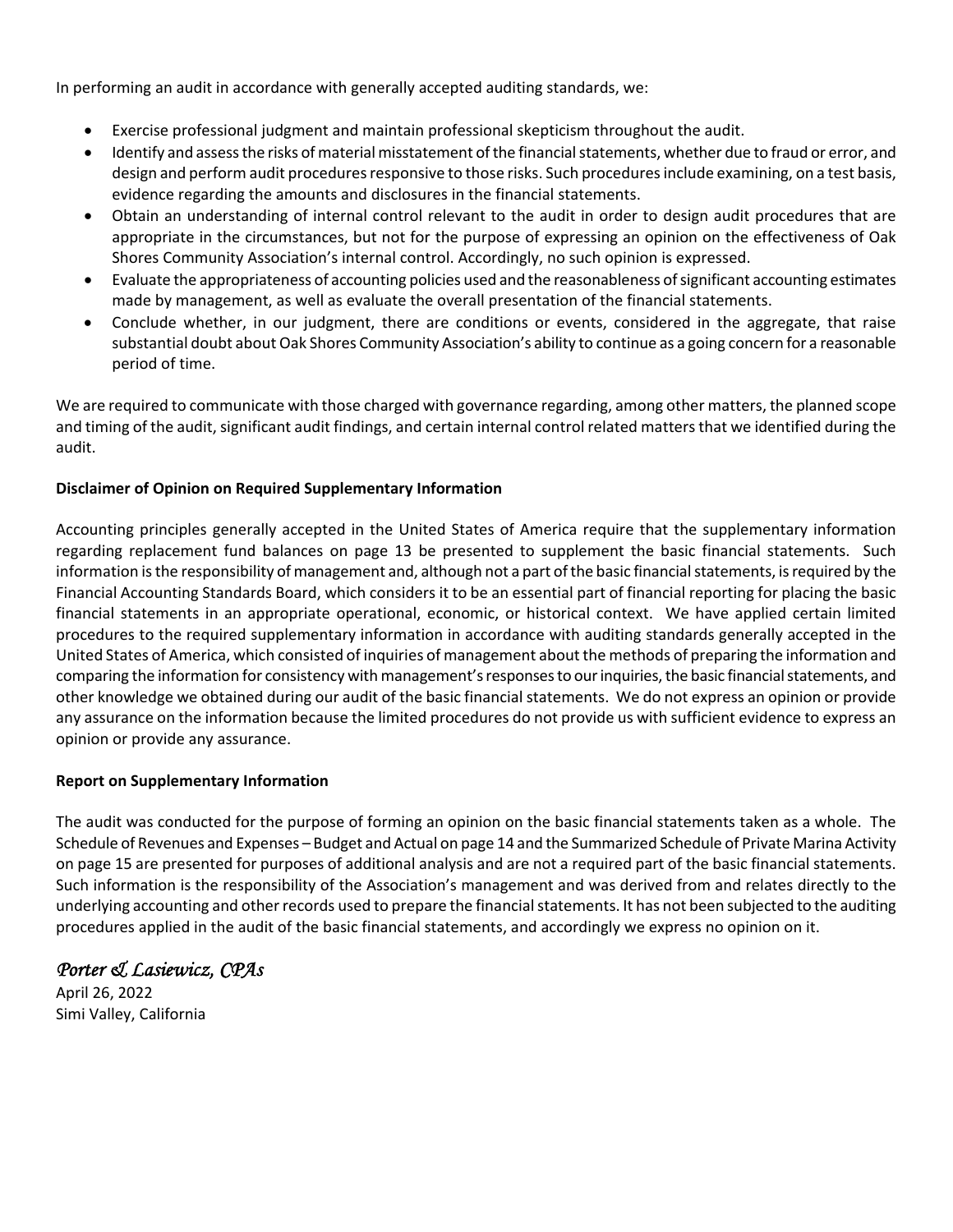Balance Sheet As of December 31, 2021

|                                            | <b>Operating</b> |             | Replacement     | <b>Total</b> |              |
|--------------------------------------------|------------------|-------------|-----------------|--------------|--------------|
|                                            |                  | <b>Fund</b> | <b>Fund</b>     |              | <b>Funds</b> |
| <b>ASSETS</b>                              |                  |             |                 |              |              |
| Cash and Cash Equivalents                  | \$               | 1,045,455   | \$<br>2,578,095 | \$           | 3,623,550    |
| Investments                                |                  |             | 298,300         |              | 298,300      |
| Accounts Receivable, Net of Allowance for  |                  |             |                 |              |              |
| Bad Debts of \$10,000                      |                  | 16,804      |                 |              | 16,804       |
| Private Marina Receivable                  |                  | 1,995       |                 |              | 1,995        |
| <b>Accrued Interest Receivable</b>         |                  |             | 2,095           |              | 2,095        |
| Prepaid Insurance                          |                  | 54,009      |                 |              | 54,009       |
| <b>Prepaid Income Taxes</b>                |                  | 10,535      |                 |              | 10,535       |
| <b>Other Prepaid Expenses</b>              |                  | 21,962      |                 |              | 21,962       |
| Inventory                                  |                  | 7,068       |                 |              | 7,068        |
| Deposit for Gate Property Purchase         |                  | 30,000      |                 |              | 30,000       |
| Due to/from                                |                  | (100, 444)  | 100,444         |              |              |
| Property and Equipment, Net of Accumulated |                  |             |                 |              |              |
| Depreciation of \$302,828                  |                  | 497,267     |                 |              | 497,267      |
| <b>Total Assets</b>                        | \$               | 1,584,651   | \$<br>2,978,934 | \$           | 4,563,585    |
|                                            |                  |             |                 |              |              |
| <b>LIABILITIES</b>                         |                  |             |                 |              |              |
| <b>Accounts Payable</b>                    | \$               | 42,178      | \$              | \$           | 42,178       |
| <b>Accrued Payroll and Related Items</b>   |                  | 32,624      |                 |              | 32,624       |
| <b>Prepaid Assessments</b>                 |                  | 568,503     |                 |              | 568,503      |
| <b>Other Liabilities</b>                   |                  | 33,796      | 1,500           |              | 35,296       |
| <b>Total Liabilities</b>                   |                  | 677,101     | 1,500           |              | 678,601      |
| <b>FUND BALANCES</b>                       |                  |             |                 |              |              |
| <b>Operating Fund Balance</b>              |                  | 907,550     |                 |              | 907,550      |
| <b>Reserve Fund Balance</b>                |                  |             | 2,977,434       |              | 2,977,434    |
| <b>Total Fund Balance</b>                  |                  | 907,550     | 2,977,434       |              | 3,884,984    |
| <b>Total Liabilities and Fund Balances</b> | \$               | 1,584,651   | \$<br>2,978,934 | \$           | 4,563,585    |

Page 3 of 15 See Auditors' Report The Notes to Financial Statements Are An Integral Part of This Statement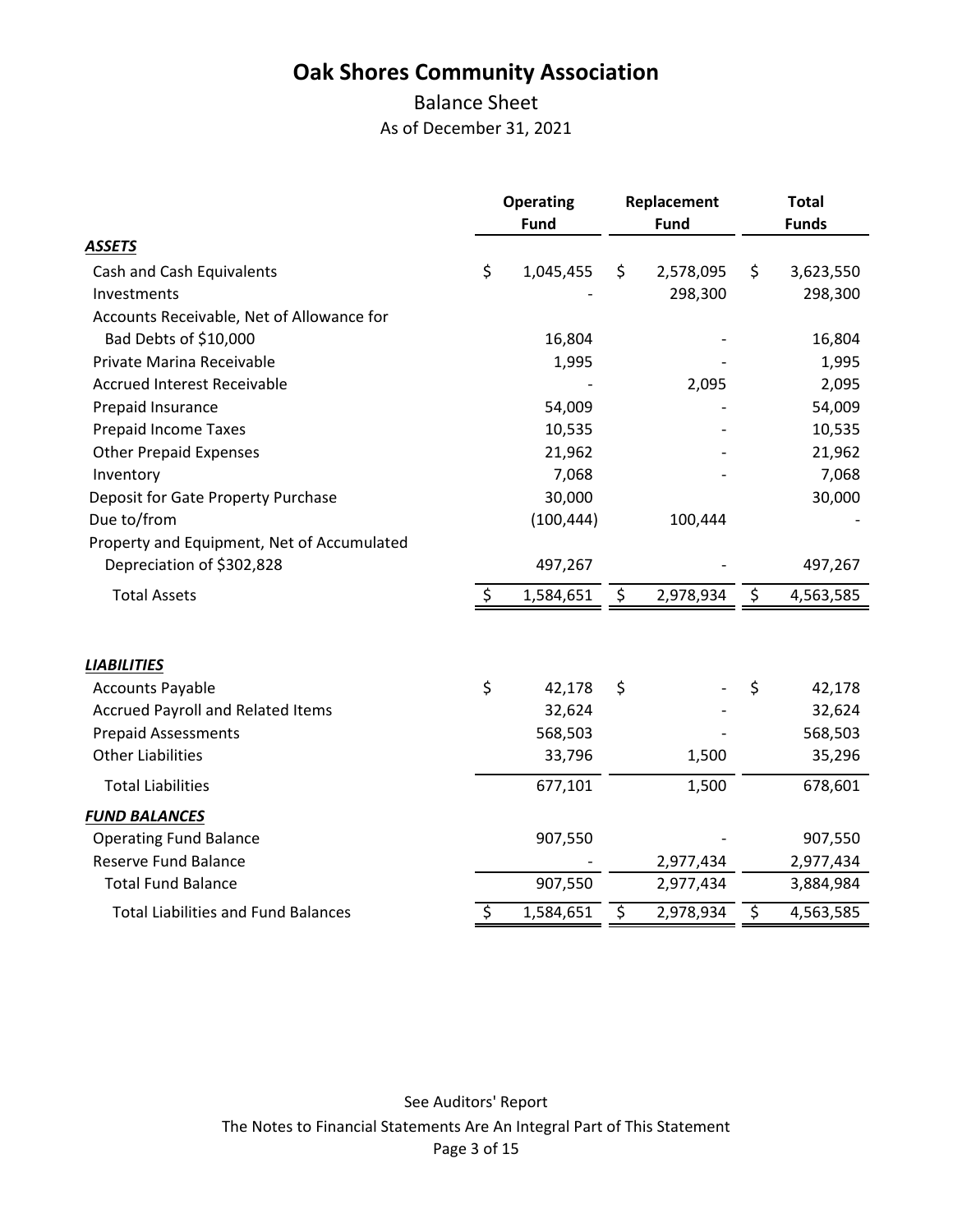### Statement of Revenues and Expenses and Changes in Fund Balances

For the Year Ended December 31, 2021

|                                               |                         | <b>Operating</b> | Replacement |           | <b>Total</b> |              |
|-----------------------------------------------|-------------------------|------------------|-------------|-----------|--------------|--------------|
|                                               |                         | Fund             |             | Fund      |              | <b>Funds</b> |
| <b>REVENUES</b>                               |                         |                  |             |           |              |              |
| <b>Regular Assessments</b>                    | \$                      | 1,216,504        | \$          | 499,112   | \$           | 1,715,616    |
| Special Assessment for Storm Damage Repairs   |                         | 297,850          |             |           |              | 297,850      |
| Interest and Dividend Income                  |                         | 96               |             | 9,618     |              | 9,714        |
| Rubbish Fee Income                            |                         | 218,223          |             |           |              | 218,223      |
| <b>Owner Rental Fees</b>                      |                         | 40,975           |             |           |              | 40,975       |
| Fire Department Rental Fees                   |                         | 8,152            |             |           |              | 8,152        |
| <b>Watercraft Fees</b>                        |                         | 27,020           |             |           |              | 27,020       |
| Owner Fee Income                              |                         | 16,592           |             |           |              | 16,592       |
| <b>Committee Revenues</b>                     |                         | 35,283           |             |           |              | 35,283       |
| Lease Fees from Private Marina                |                         | 67,196           |             |           |              | 67,196       |
| Net gain on Sale of Foreclosed Property       |                         | 9,918            |             |           |              | 9,918        |
| Other Income                                  |                         | 45,453           |             | 9,990     |              | 55,443       |
| <b>Total Revenues</b>                         |                         | 1,983,262        |             | 518,720   |              | 2,501,982    |
| <b>EXPENSES</b>                               |                         |                  |             |           |              |              |
| General and Administrative Expenses           |                         |                  |             |           |              |              |
| Insurance                                     |                         | 102,252          |             |           |              | 102,252      |
| Legal Fees                                    |                         | 50,029           |             |           |              | 50,029       |
| <b>Outside Services</b>                       |                         | 51,051           |             |           |              | 51,051       |
| <b>Bad Debts</b>                              |                         | (1,700)          |             |           |              | (1,700)      |
| Audit and Accounting                          |                         | 9,000            |             |           |              | 9,000        |
| <b>Income Taxes</b>                           |                         | 1,099            |             |           |              | 1,099        |
| Printing and Reproduction                     |                         | 5,228            |             |           |              | 5,228        |
| Other General and Administrative              |                         | 68,679           |             |           |              | 68,679       |
| Payroll and Related Costs                     |                         |                  |             |           |              |              |
| <b>Salaries</b>                               |                         | 613,340          |             |           |              | 613,340      |
| Payroll Taxes                                 |                         | 50,474           |             |           |              | 50,474       |
| <b>Employee Benefits and Other Costs</b>      |                         | 88,654           |             |           |              | 88,654       |
| <b>Utilities</b>                              |                         |                  |             |           |              |              |
| <b>Rubbish Service</b>                        |                         | 218,912          |             |           |              | 218,912      |
| Water and Fire Hydrants                       |                         | 192,489          |             |           |              | 192,489      |
| <b>Electricity and Propane</b>                |                         | 33,913           |             |           |              | 33,913       |
| Telephone and Other                           |                         | 20,008           |             |           |              | 20,008       |
| Depreciation                                  |                         | 41,609           |             |           |              | 41,609       |
| <b>Committee Expenses</b>                     |                         | 31,256           |             |           |              | 31,256       |
| Private Marina Expenses                       |                         | 39,821           |             |           |              | 39,821       |
| <b>Transportation Costs</b>                   |                         | 27,430           |             |           |              | 27,430       |
| Maintenance and Repairs                       |                         | 63,208           |             |           |              | 63,208       |
| Capital Spending                              |                         | 12,436           |             |           |              | 12,436       |
| <b>Storm Damage Repairs</b>                   |                         | 297,850          |             |           |              | 297,850      |
| Major Repairs and Replacements                |                         |                  |             | 93,363    |              | 93,363       |
| <b>Total Expenses</b>                         |                         | 2,017,038        |             | 93,363    |              | 2,110,401    |
| Excess (Deficiency) of Revenues Over Expenses |                         | (33, 776)        |             | 425,357   |              | 391,581      |
| Fund Balances, Beginning of Year              |                         | 936,570          |             | 2,552,077 |              | 3,488,647    |
| Donations                                     |                         | 4,756            |             |           |              | 4,756        |
| Fund Balances, End of Year                    | $\overline{\mathsf{S}}$ | 907,550          | \$          | 2,977,434 | \$           | 3,884,984    |

The Notes to Financial Statements Are An Integral Part of This Statement Page 4 of 15 See Auditors' Report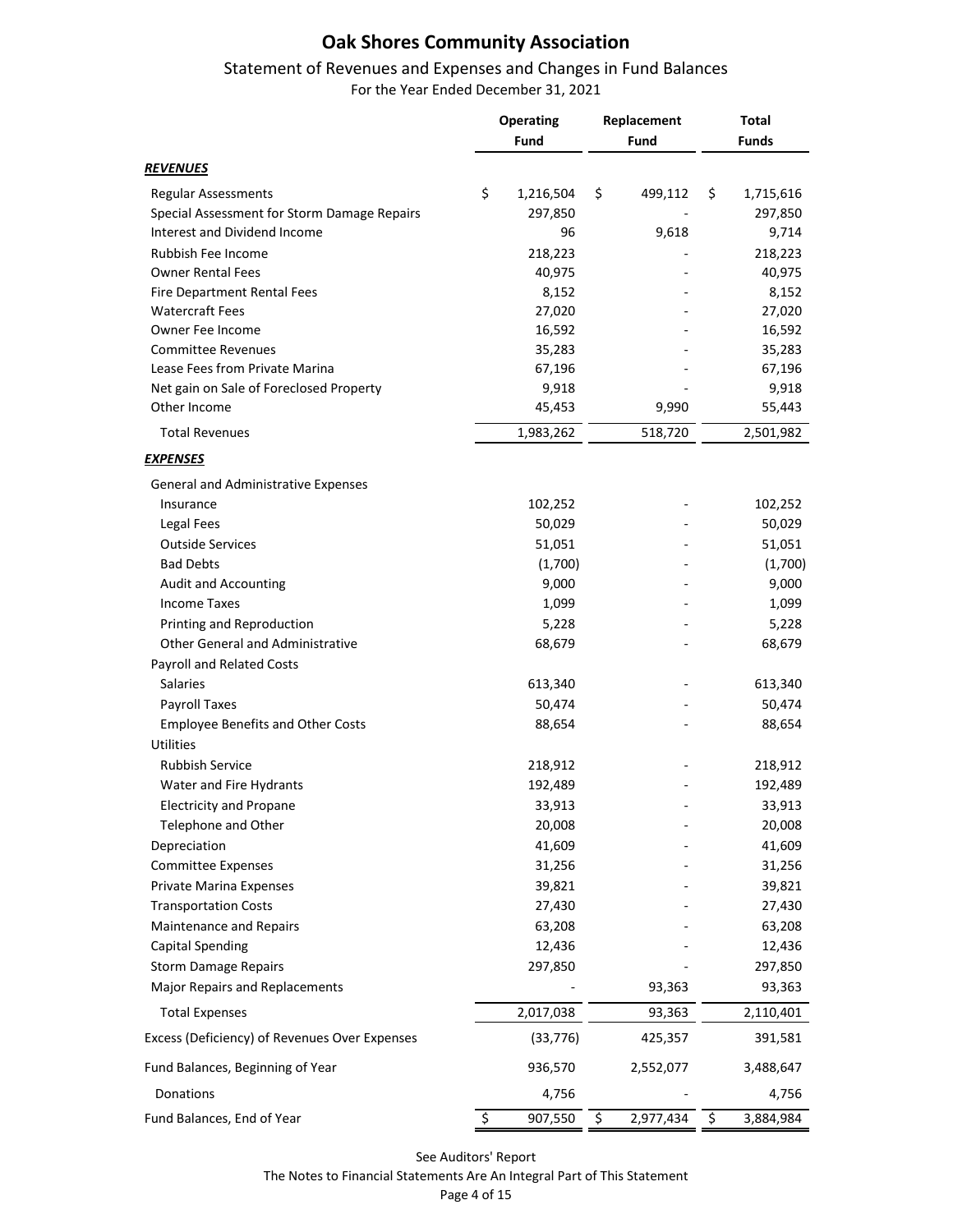### Statement of Cash Flows For the Year Ended December 31, 2021

|                                                                                                                                                                                                                                                                                                                                                                                                                                                                                                 | <b>Operating</b><br>Fund |                                                                                                               |      | Replacement<br><b>Fund</b>       | <b>Total</b><br><b>Funds</b> |                                                                                                            |
|-------------------------------------------------------------------------------------------------------------------------------------------------------------------------------------------------------------------------------------------------------------------------------------------------------------------------------------------------------------------------------------------------------------------------------------------------------------------------------------------------|--------------------------|---------------------------------------------------------------------------------------------------------------|------|----------------------------------|------------------------------|------------------------------------------------------------------------------------------------------------|
| <b>Cash Flows From Operating Activities:</b>                                                                                                                                                                                                                                                                                                                                                                                                                                                    |                          |                                                                                                               |      |                                  |                              |                                                                                                            |
| Excess (Deficiency) of Revenues Over Expenses                                                                                                                                                                                                                                                                                                                                                                                                                                                   | \$                       | (33, 776)                                                                                                     | - \$ | 425,357                          | \$                           | 391,581                                                                                                    |
| Adjustments to Reconcile (Deficiency) of Revenues<br><b>Over Expenses to Net Cash Provided by Operating Activities:</b>                                                                                                                                                                                                                                                                                                                                                                         |                          |                                                                                                               |      |                                  |                              |                                                                                                            |
| Reduction in Allowance for Bad Debt<br>Depreciation expense and Accretion of interest                                                                                                                                                                                                                                                                                                                                                                                                           |                          | (1,701)<br>41,609                                                                                             |      | 95                               |                              | (1,701)<br>41,704                                                                                          |
| <b>Change in Assets and Liabilities:</b><br>Increase in Accounts Receivable<br>Increase in Private Marina Receivable<br>Decrease in Accrued Interest Receivables<br>Decrease in Prepaid Insurance<br>Increase in Prepaid Income Taxes<br>Decrease in Other Prepaid Expense<br>Decrease in Inventory<br>Increase (Decrease) in Accounts Payable<br>Increase in Accrued Payroll<br>Increase in Prepaid Assessments<br>(Decrease) in Other Liabilities<br>Other Decrease/(Increase) in Due to/from |                          | (6,825)<br>(1,835)<br>4,933<br>(1, 277)<br>10,486<br>3,976<br>32,735<br>1,774<br>93,650<br>(416)<br>(29, 556) |      | 832<br>(44, 217)<br>29,556       |                              | (6,825)<br>(1,835)<br>832<br>4,933<br>(1, 277)<br>10,486<br>3,976<br>(11, 482)<br>1,774<br>93,650<br>(416) |
| <b>Total Adjustments</b>                                                                                                                                                                                                                                                                                                                                                                                                                                                                        |                          | 147,553                                                                                                       |      | (13, 734)                        |                              | 133,819                                                                                                    |
| Net Cash and Cash Equivalents Provided By Operations                                                                                                                                                                                                                                                                                                                                                                                                                                            |                          | 113,777                                                                                                       |      | 411,623                          |                              | 525,400                                                                                                    |
| <b>Cash Flows from Investing Activities:</b>                                                                                                                                                                                                                                                                                                                                                                                                                                                    |                          |                                                                                                               |      |                                  |                              |                                                                                                            |
| Deposit for Purchase of Gate Property<br>Maturity of Investments                                                                                                                                                                                                                                                                                                                                                                                                                                |                          | (30,000)                                                                                                      |      | 330,000                          |                              | (30,000)<br>330,000                                                                                        |
| Net Cash and Cash Equivalents Provided (Used) By Investing Activities                                                                                                                                                                                                                                                                                                                                                                                                                           |                          | (30,000)                                                                                                      |      | 330,000                          |                              | 300,000                                                                                                    |
| <b>Cash Flows from Financing Activities:</b>                                                                                                                                                                                                                                                                                                                                                                                                                                                    |                          |                                                                                                               |      |                                  |                              |                                                                                                            |
| Donations to Committees and Other<br>Borrowings from Reserves for Storm Damages<br>Borrowings from Reserves for Gate Property deposit<br>Partial repayment of Storm Damage loan                                                                                                                                                                                                                                                                                                                 |                          | 4,684<br>300,000<br>30,000<br>(200,000)                                                                       |      | (300,000)<br>(30,000)<br>200,000 |                              | 4,684                                                                                                      |
| Cash and Cash Equivalents Provided (Used) By Financing Activities                                                                                                                                                                                                                                                                                                                                                                                                                               |                          | 134,684                                                                                                       |      | (130,000)                        |                              | 4,684                                                                                                      |
| Net Increase In Cash and Cash Equivalents                                                                                                                                                                                                                                                                                                                                                                                                                                                       |                          | 218,461                                                                                                       |      | 611,623                          |                              | 830,084                                                                                                    |
| Cash and Cash Equivalents, Beginning of Year                                                                                                                                                                                                                                                                                                                                                                                                                                                    |                          | 826,994                                                                                                       |      | 1,966,472                        |                              | 2,793,466                                                                                                  |
| Cash and Cash Equivalents, End of Year                                                                                                                                                                                                                                                                                                                                                                                                                                                          |                          | 1,045,455                                                                                                     | \$   | 2,578,095                        | \$                           | 3,623,550                                                                                                  |
| <b>Supplemental Information:</b><br>Cash Paid for Income Taxes                                                                                                                                                                                                                                                                                                                                                                                                                                  |                          | 2,312                                                                                                         | \$   |                                  |                              |                                                                                                            |

See Auditors' Report

The Notes to Financial Statements Are An Integral Part of This Statement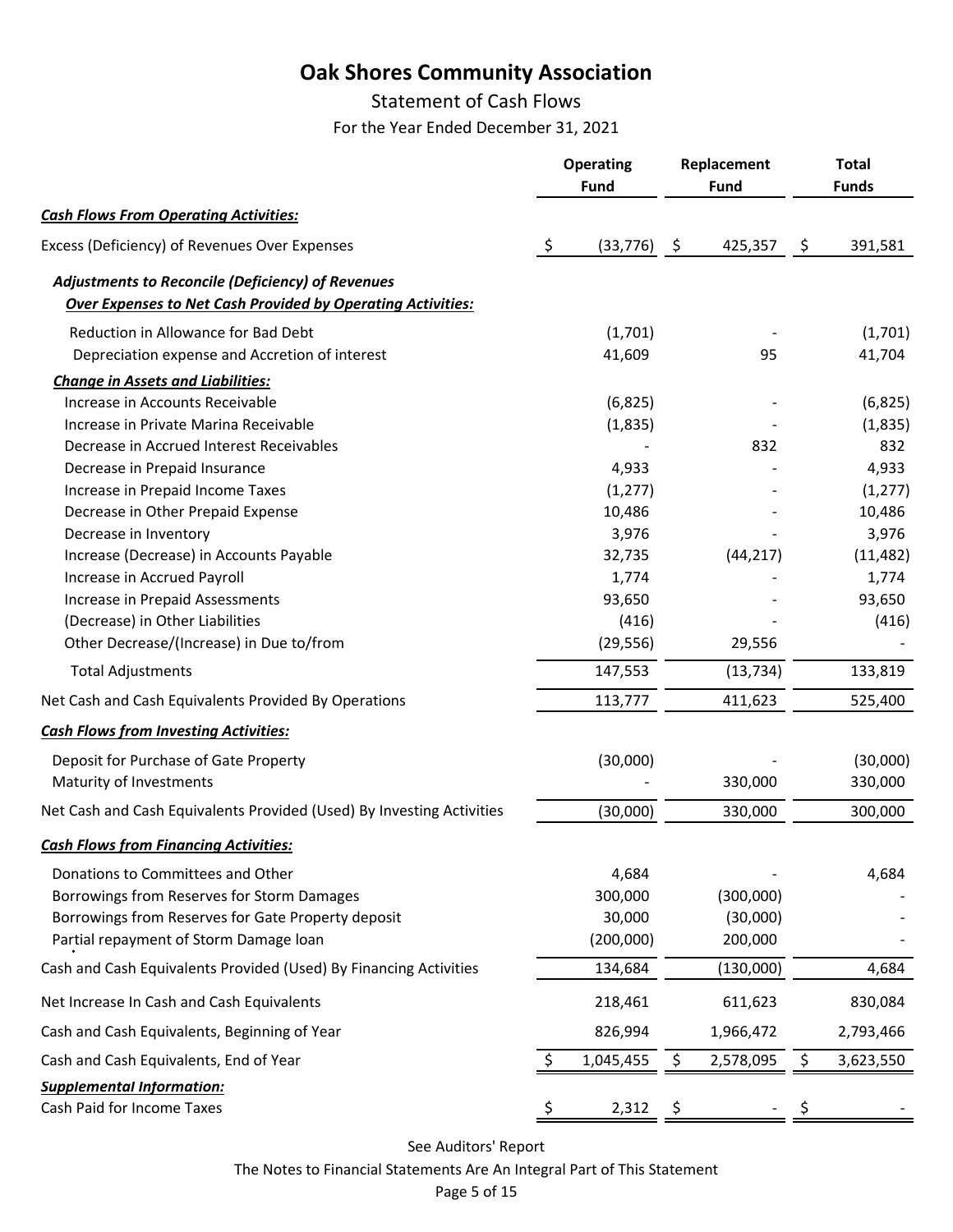Notes to Financial Statements For the Year Ended December 31, 2021

#### *NOTE 1 ‐ SIGNIFICANT ACCOUNTING POLICIES:*

#### *Organizational Data*

The Oak Shores Community Association (the Association) was incorporated in May 1970. The Association is a common interest realty association and is responsible for the maintenance and operation of the common areas of an 851‐lot planned development located on Lake Nacimiento in an unincorporated area of San Luis Obispo County near the town of Bradley, California. Assessments are levied semi‐annually against each lot in the development.

The Association's Board of Directors is comprised of seven members elected by the membership. The Board of Directors, among other things, establishes assessments on members of the Association and establishes user fees for Association amenities.

#### *Accounting Method*

The Association maintains its books of account on the accrual basis of accounting for external financial reporting purposes. Under this method of accounting, revenue is recognized when assessments are earned, or billed, and expenses are recognized when goods or services are received, whether paid or not.

#### *Fund Accounting*

The Association has segregated its activities into two funds: the Operating Fund and the Replacement Fund.

The Operating Fund accounts for all current operating transactions of the Association, including those of the committees and Private Marina. The Operating Fund includes equity of the controlled committees and the Private Marina.

The Replacement Fund accounts for member capital contributions which are accumulated in separate bank accounts to provide for the future repair and replacement of the Association's property, equipment, and common areas.

#### *Committees*

The combined financial statements include the accounts of the Association and the accounts of controlled committees and Private Marina that operate within the community. The controlled committees that operate within the community are:

*Recreation Committee* – The Recreation Committee is an organized group of volunteers who sponsor community events each year including the Fireman's Ball, the July 4<sup>th</sup> Pancake Breakfast, the Labor Day Barbeque, the Memorial Day Celebration, the Halloween Party, the Christmas Party, and the New Year's Eve Party. Funds are raised in these events from donations for food, drinks, and entertainment. The Recreation Committee also operates soda and ice vending machines at the clubhouse.

Surplus funds from community events and operation of the vending machines are accumulated, and at the discretion of Recreation Committee may be used to purchase furniture and equipment for the community, to make improvements to community property, or as in 2018, \$4,400 was raised and contributed to NRWMAC (Nacimiento Regional Water Management Advisory Committee) to support its goal to maximize water levels in Lake Nacimiento throughout the summer.

*Logos/The Corner Store* – In early 2021, a new group of volunteers began to manage the Logos gift store and much of the old Logos inventory was liquidated over a period of months. In May 2021, Logos changed its name to "The Corner Store", and it reopened as a new retail gift store but still operating at the back of the clubhouse. The Corner Store sells Lake Nacimiento themed shirts/sweats, hats, stickers, and other merchandise, along with ice cream and treats. Surplus funds are used to benefit the Association and may be combined with Recreation Committee funds for this purpose.

*Fishing Derby* – The Fishing Derby is an annual event sponsored every spring by the Association. Funds in excess of entry fees, donations and other contributions are used to purchase gift prizes and certificates for participants.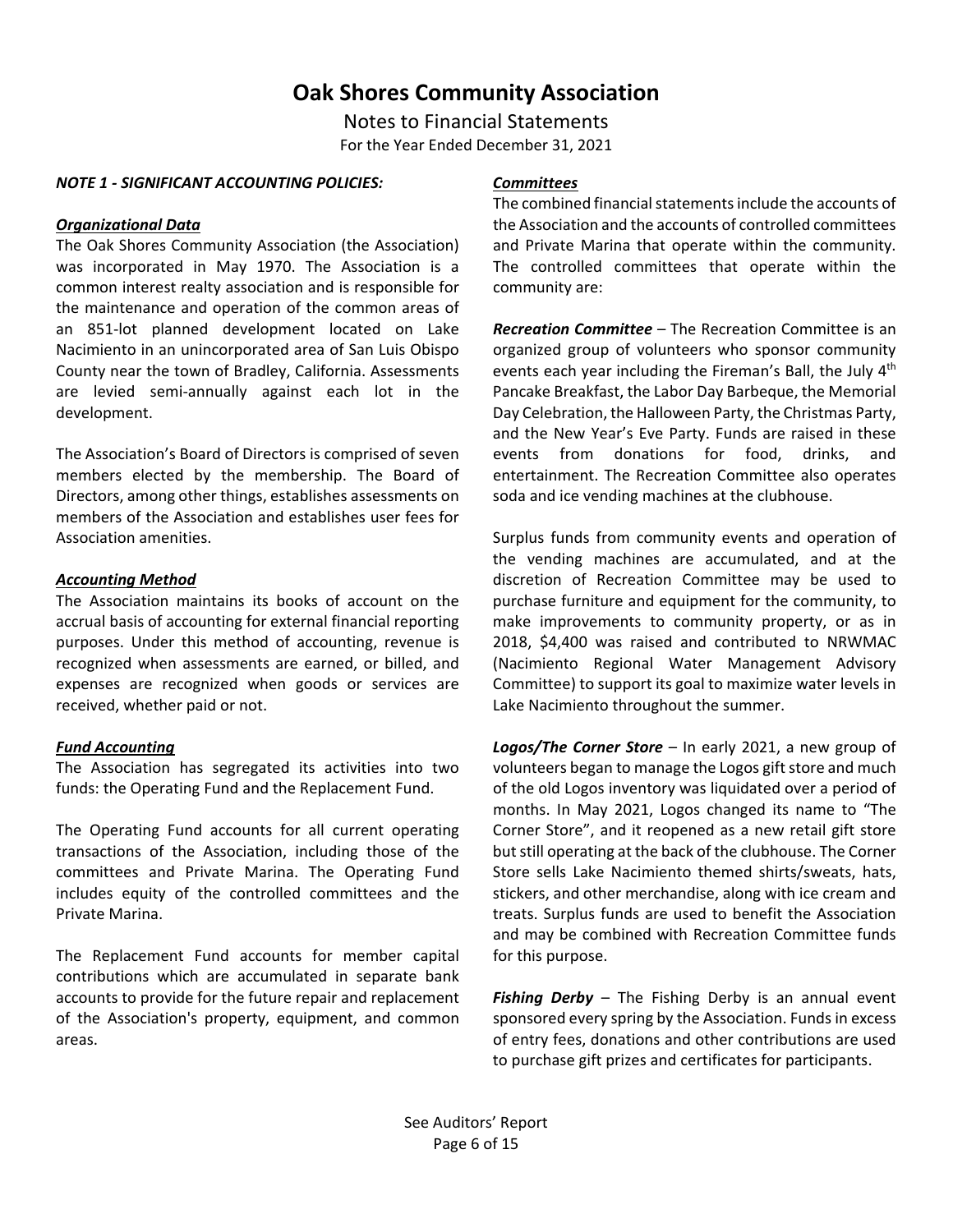Notes to Financial Statements For the Year Ended December 31, 2021

### *NOTE 1 ‐ SIGNIFICANT ACCOUNTING POLICIES (continued):*

*Fishing Derby (continued)* ‐ Generally, the Fishing Derby does not accumulate surplus funds with the intent to donate such funds to the Association. To date, surplus funds have been carried over and spent on the Fishing Derby expenses and prizes for the following year.

*Fire Wise Committee* – The Fire Wise Committee is a volunteer group assembled to raise wildfire safety awareness in the Community through the development and use of educational programs and materials. The Fire Wise Committee may co-sponsor events with the Recreation Committee and share the fundsraised. The Fire Wise Committee did not sponsor any Community events in 2021.

#### *Private Marina*

The financial statements include the accounts of the "Private Marina," a group of Association members that lease slips in a portion of the marina designated as the "Private Marina." The Private Marina consists of 169 leased slips.

The docks and slips are located on Association common area property and are owned by the Association. Under the slip lease agreements, access to the docks and slips is restricted to lessees.

Slip lease revenues are used to pay for costs related to dock operations, including ongoing maintenance, repair, and eventual replacement of the private docks and slips, as well as administrative services and certain insurance costs paid to the Association, including an additional 10% to cover overhead related costs. The Private Marina docks and slips have been purchased and built using lease revenues from the members of the Private Marina.

The Private Marina has its own reserve fund for future major repairs or replacement of the docks and slips. The docks and slips in the Private Marina are not funded by the Association's assessments nor are they included in the Association's reserve study.

The separate summarized balance sheet and statement of revenues and expenses included in the Operating Fund for the Private Marina Operations and the Private Marina Replacement Account, as of and for the year ended December 31, 2021, 2021, are presented in the Unaudited Summarized Schedule of Private Marina Activity on page 15 of this report. The Private Marina docks and slips are leased to the members of the Private Marina.

Private Marina docks and slips with a net book value of \$389,800 (original cost of \$720,800 less accumulated depreciation of \$331,000) are excluded from the Association's property and equipment because all capital spending of the Private Marina is funded through slip fees collected from members of the Private Marina, and because access to the Private Marina docks is restricted to the lessees.

#### *Revenue Recognition*

Association members are subject to annual assessments to provide funds for the Association's operating expenses and major repairs and replacements. The Association has evaluated the impact of FASB ASC 606, Revenue from Contracts with Customers, on its financial statements and has determined that the standard does not apply to transactions with its members related to assessments. Assessment revenue is recognized when earned.

User fees and other revenues received from ancillary operations are recognized as the related performance obligations are satisfied. The performance obligations related to the ancillary activities are typically satisfied at a point in time immediately after payment has been received. All revenues are recognized at amounts that are expected to be collected.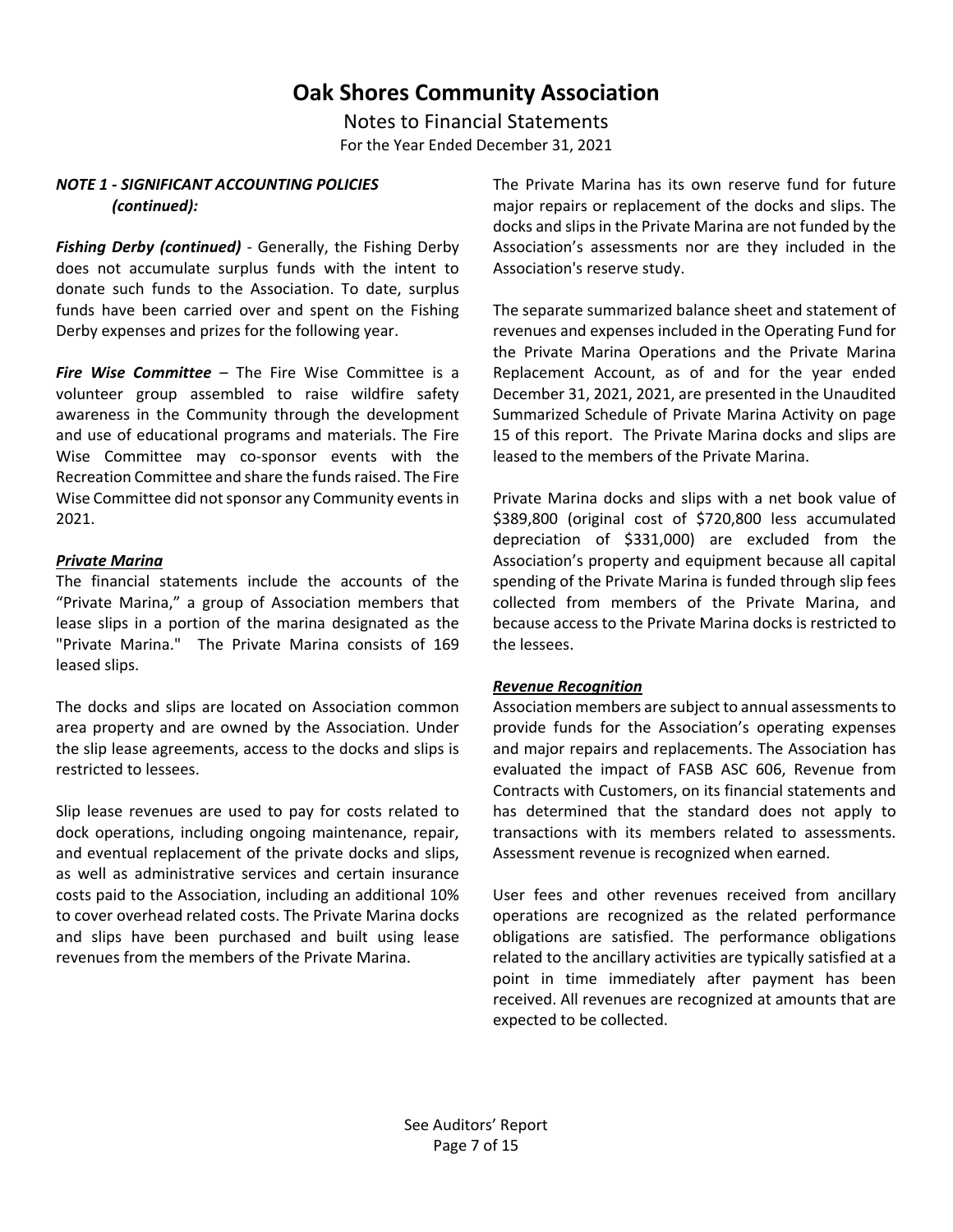Notes to Financial Statements For the Year Ended December 31, 2021

#### *NOTE 1 ‐ SIGNIFICANT ACCOUNTING POLICIES (continued):*

#### *Cash and Cash Equivalents*

Cash and cash equivalents include cash‐on‐hand, funds on deposit with financial institutions, investments with original maturities of three months or less, and certain liquid money market funds. Operating Fund cash and cash equivalents on December 31, 2021, includes \$140,500 of cash held by the controlled committees and the Private Marina.

The Association maintains bank accounts at various financial institutions. Balances in these accounts may exceed the FDIC federally insured amount of \$250,000. Funds maintained in brokerage accounts are privately insured by the SIPC (Securities Investors Protection Corporation) up to \$250,000.

#### *Investments*

As of December 31, 2021, the Association held two certificates of deposit investments, with one for \$100,000 maturing in March 2022, and another for \$200,000 maturing in February 2023. The certificates of deposit are classified as held to maturity investments and accordingly they are recorded at amortized cost. Unrealized gains on the certificates of deposit as of December 31, 2021, were \$7,709.

The Association's investments are exposed to various risks, such as interest rate, market, and credit risks. Due to the level of uncertainty related to changes in the value of investments, it is at least reasonably possible that changes in risks in the near term would materially affect investment assets reported in the financial statements.

#### *Accounts Receivable and Prepaid Assessments*

Association members are subject to annual assessments to provide funds for the Association's operating expenses and major repairs and replacements. The Association derives most of its revenue from dues assessments that are levied against each lot within the development. Accounts receivable at December 31, 2021, includes amounts due from members whose property may be subject to lien and foreclosure.

The Association's collection policy includes, among other things, assessing a late charge and interest, and filing a lien and assessing a lien fee on payments not received within the allowable time periods. However, during 2021 the Board suspended all late fees and interest charges until January 1, 2022. The Association has the right to suspend certain membership rights and pursue collection through foreclosure action.

An allowance for doubtful accounts is created when an account's collectability is uncertain. Accounts are written off when the Association determines that an account is uncollectible, such as after bankruptcy or foreclosure proceedings.

The allowance for doubtful accounts is an estimate based on review of delinquent accounts receivable, historical collection activities, and existing economic conditions.

Prepaid assessments represent amounts for the 2022 annual assessment paid in advance by members of the Association.

### *Property and Equipment*

Real property common areas and improvements are not capitalized on the Association's financial statements. Although such property is owned by the Association, it is not severable and saleable at the Board's discretion without member approval.

It is the Association's policy that personal property is capitalized at cost and depreciated over the estimated useful lives of the items purchased using straight line or accelerated methods of depreciation.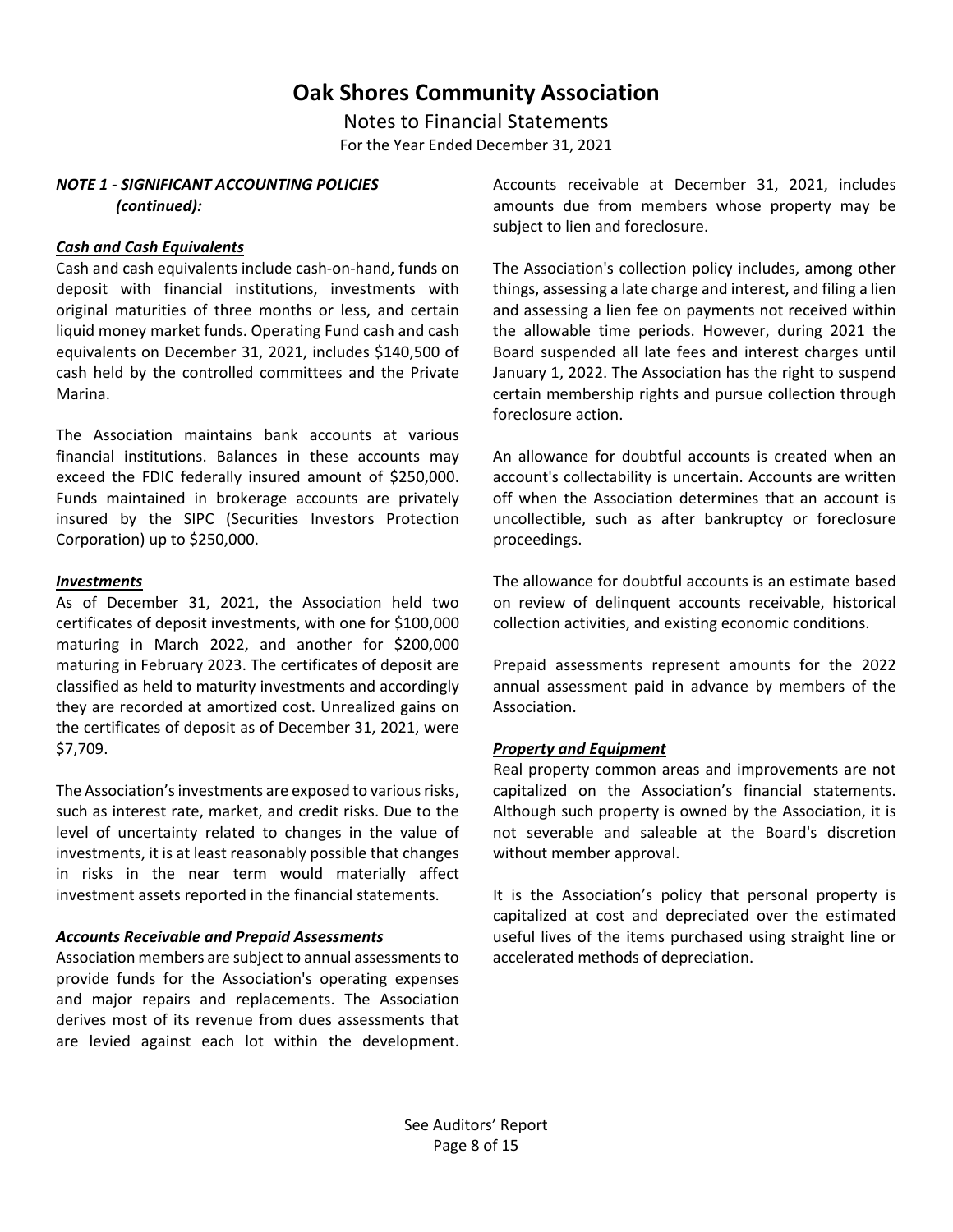Notes to Financial Statements For the Year Ended December 31, 2021

### *NOTE 1 ‐ SIGNIFICANT ACCOUNTING POLICIES (continued):*

Property and equipment capitalized on the balance sheet at December 31, 2021, consists of:

| <b>Furniture and Fixtures</b>  | 4,450      |
|--------------------------------|------------|
| Machinery and Equipment        | 87,941     |
| Dock and slips                 | 537,028    |
| Vehicles                       | 170,676    |
| <b>Total Cost</b>              | 800,095    |
| Less: Accumulated Depreciation | (302, 828) |
| Net Property and Equipment     | 49         |

Common area property not capitalized on the financial statements includes roads and parking lots, green belt areas, the clubhouse, main marina and west ramp, and the swimming pool.

Common areas are restricted to use by Association members, their tenants, and guests. The Association is responsible for the preservation and maintenance of the common areas.

Capital spending by the Operating Fund during the year ending December 31, 2021, was \$12,436, and was primarily to construct steps in the main marina. The Replacement Fund did not transfer any assets to the Operating Fund during 2021.

#### *Lines of Business*

The Association conducts only one line of business, which is providing management services to its members. This consists primarily of maintenance of the common areas and related administrative functions.

#### *Estimates*

The preparation of financial statements in conformity with generally accepted accounting principles requires management to make estimates and assumptions that affect the reported amounts of assets and liabilities and disclosure of contingent assets and liabilities at the date of the financial statements and the reported amounts of revenues and expenses during the reporting period.

Estimates used in the preparation of these financial statements include estimated bad debts and estimates of Replacement Fund components relating to useful life, replacement cost, inflation rates, and tax rates. Actual results could differ from these estimates.

#### *Interest Income*

The Association records interest income in the respective Fund holding the investment. All income taxes on interest income and the related income tax liabilities are recorded in the Operating Fund.

#### *Due to/Due from*

Interfund amounts due between the Replacement Fund and the Operating Fund as December 31, 2021, are as follows:

| Loan for Storm Damage Repairs     | S | 100,000   |
|-----------------------------------|---|-----------|
| Loan for Deposit on Gate Property |   | 30,000    |
| purchase                          |   |           |
| Crack seal material reimbursement |   | (29, 556) |
| Net amount due by the Operating   |   |           |
| Fund to the Replacement Fund      |   | 100.444   |

In May 2021, the Operating Fund borrowed \$300,000 from the Replacement Fund to temporarily fund storm damage repairs. See Note 7 – Storm Damage. As of December 31, 2021, the Operating Fund had repaid \$200,000 of the \$300,000 borrowed.

In April 2021, the Operating Fund borrowed \$30,000 from the Replacement Fund for a deposit on the purchase of the Gate Property. See Note 8 – Gate Property purchase.

In November and December 2021, the Operating Fund incurred a total of \$29,556 in material costs for necessary road crack sealing work to be done prior to a major micro‐ surfacing project planned for the Spring of 2022. The Replacement Fund will reimburse the Operating Fund for these costs. See Note – 9 Subsequent Events, Repayment of Due to/Due from.

The Association's governing documents require funds to be accumulated for the major repair, maintenance, and replacement of its common areas.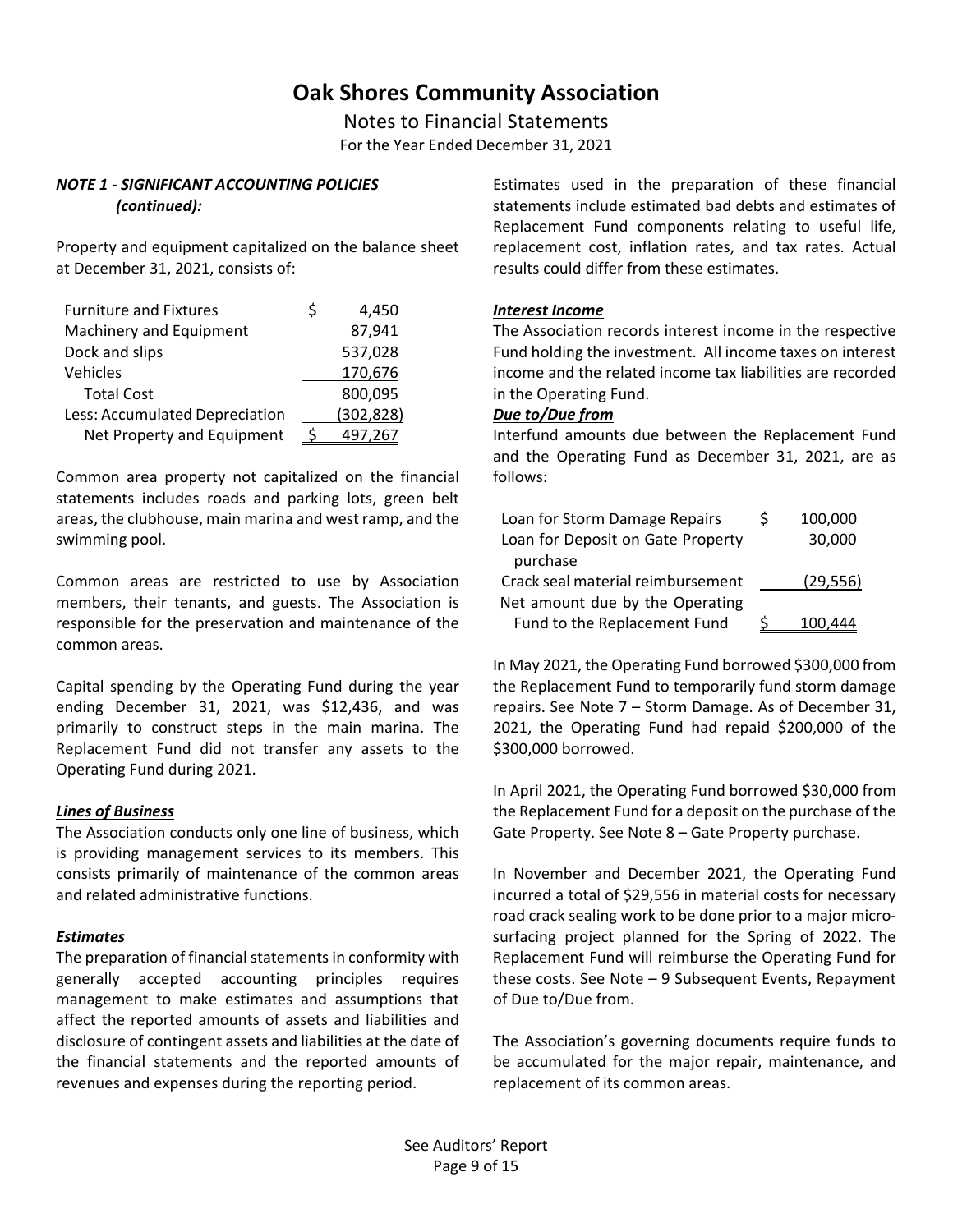Notes to Financial Statements For the Year Ended December 31, 2021

#### *NOTE 2 ‐ REPLACEMENT FUND:*

Funds accumulated are intended to provide for the cost of future replacement, repairs, and maintenance when it is estimated that such expenditures are necessary. From time‐to‐time, the Operating Fund may borrow from the Replacement Fund to finance certain projects or other costs. Such loans are repayable within 12 months from the date of the loan.

The Association reviews its replacement funding program as part of the annual budget process. The Replacement Fund is funded quarterly based on the annual budget plan. However, during 2021 all funding was deferred until the fourth quarter pending completion of storm damage repairs and other related matters. In estimating future expenditures, an outside consulting firm was engaged to do a Reserve Study without site visit. The Reserve Study used a pooled funding method that included an inflation factor of 4.5% for 2022, and 2.3% thereafter through 2051. The assessments designated for major repairs and replacements during the year ended December 31, 2021, were \$499,112.

Actual expenditures and inflation may vary from the estimated amounts in the Reserve Study and the variations may be material. In addition, amounts accumulated in the Replacement Fund may not be adequate to meet future needs, including the ability to maintain the Reserve Funding percentage at a level the Board deems acceptable. If additional funds are needed, the Association has the right to increase regular assessments, to levy special assessments, to borrow the necessary funds, or to delay major repairs and replacements until the funds are available.

Replacement Fund spending during the year ending December 31, 2021, were as follows:

| <b>Component Category</b>     | Cost   |  |
|-------------------------------|--------|--|
| Road/Slope repairs            | 68,002 |  |
| Gate area - replace air       |        |  |
| conditioner at Gate house     |        |  |
| and repair front gate         | 23,659 |  |
| Clubhouse - replace pool      |        |  |
| filters                       | 1,702  |  |
| <b>Total Reserve Expenses</b> |        |  |

#### *NOTE 3 ‐ INCOME TAXES:*

The Association qualifies as a tax-exempt Homeowners Association for all income and expenses related to its exempt function purpose of the acquisition, construction, management, maintenance, and care of Association property.

The net non‐exempt income from interest and other non‐ exempt activities is taxed at 30% by the Federal Government based upon the Association's election to file Form 1120‐H.

For California State income tax purposes, the Association is taxed on all net income from nonmember activities. Net member income or losses are not subject to taxation. The tax rate for Association net taxable income is 8.84%.

The Association's provision for income taxes for the year ended December 31, 2021, included \$10,535 in prepaid tax and an expense of \$1,099.

The Association's policy is to record tax interest expense or penalties in operating expenses. For the year ended December 31, 2021, no amount of interest or penalties were accrued.

Oak Shores Community Association's federal and state tax returns are open for examination for the years 2019, 2020, and 2021.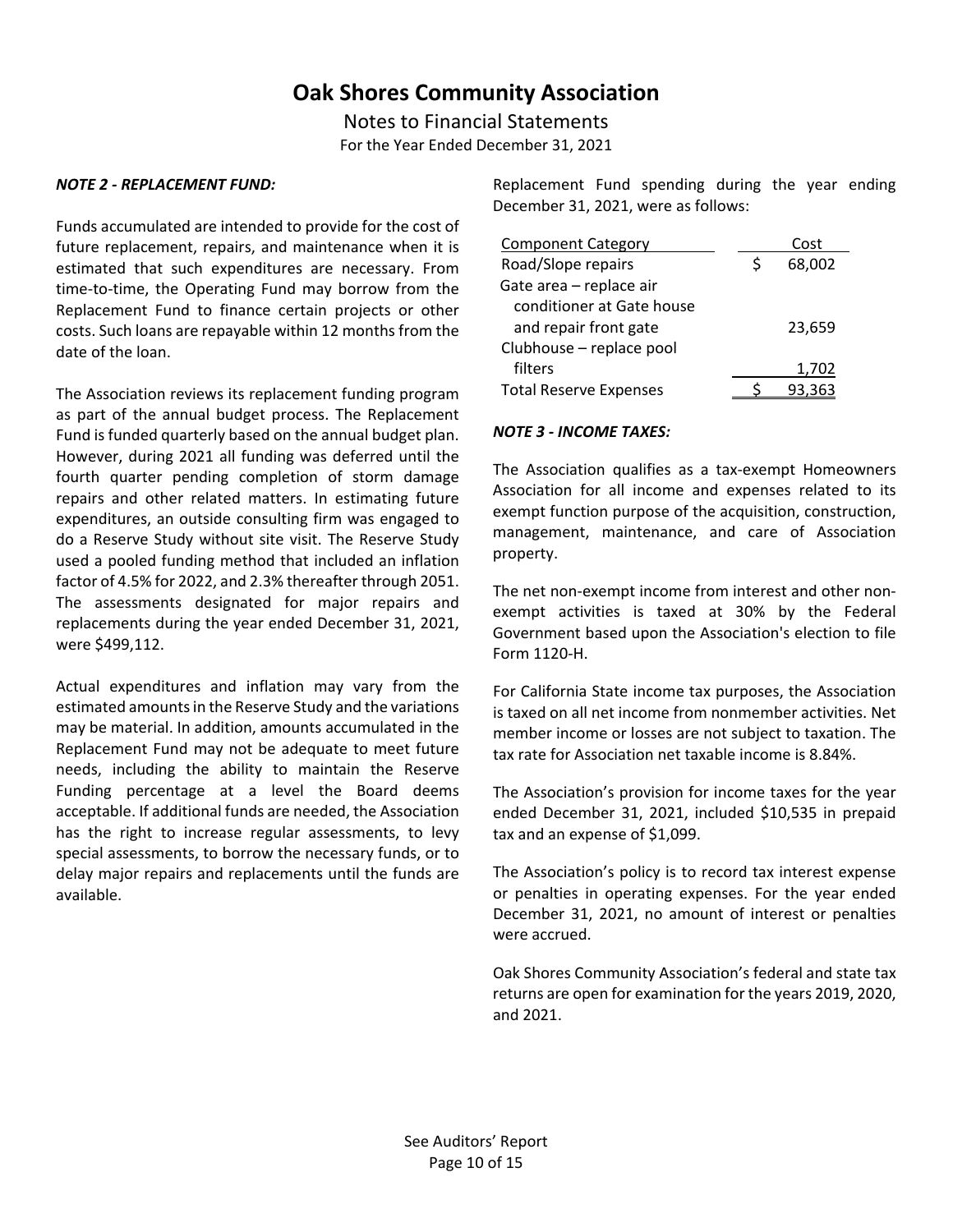Notes to Financial Statements For the Year Ended December 31, 2021

#### *NOTE 3 ‐ INCOME TAXES, (continued):*

The Association evaluates all significant tax positions as required by accounting principles generally accepted in the United States of America.

As of December 31, 2021, the Association does not believe that it has taken any positions that would require the recording of any additional tax liability, nor does it believe there are any unrealized tax benefits that would either increase or decrease within the next year.

#### *NOTE 4 – REVENUE FROM CONTRACTS WITH CUSTOMERS:*

The Association earns revenues from ancillary services including home rental and transfer fees paid by owners, building rental income paid by Cal Fire, watercraft and campground fees paid by guests and visitors, lease fees paid by the Private Marina slip holders, and Committee revenues from ice, soda, and merchandise sales. Revenues from ancillary services are generally recognized at the point in time when goods are delivered, or services are rendered. Revenue generated from ancillary services totaled \$240,600 in fiscal 2021. The following economic factors affect the nature, amount, timing, and uncertainty of the Association's revenue and cash flows as indicated:

These types of services are provided to members and nonmembers located within the United States. Goods and services contracts tend to be short-term (i.e. less than one year) in duration.

The Association typically satisfies its contractual performance obligations at the point in time when goods are delivered, or services are rendered. Payments for goods sold by the Association are typically received immediately upon receipt of the goods by members. In most cases, the goods that are transferred to the members are purchased by the Association for resale. The services provided by the Association are performed by employees of the Association. In estimating a contract's transaction price, the Association considers all the information (historical, current, and forecasted) that is reasonable and available to it and identifies a reasonable number of possible consideration amounts.

The information that the Association uses to determine transaction price is similar to the information that the Association's management uses in establishing the prices of goods and services. The Association allocates the transaction price to each item sold based upon input methods to include resources consumed, labor hours expended, and other costs incurred.

#### *NOTE 5 ‐ SIGNIFICANT GROUP CONCENTRATIONS of CREDIT RISK:*

The Association maintains demand checking and savings accounts at various banks. At December 31, 2021, the aggregate balance of these accounts exceeds the federally insured limits (FDIC insurance) by \$237,150 at one bank and by \$1,206,786 at a second bank.

Financial instruments that potentially subject the Association to credit risk consist principally of cash and cash equivalents.

#### *NOTE 7 – STORM DAMAGE:*

In late January 2021, a winter storm dropped a large amount of rain in the Lake Nacimiento area causing significant damage to Association roads. Total repair costs incurred were \$336,250. In May 2021, the Board issued an Operating Fund Special Assessment totaling \$297,850 (\$350 per lot) to help pay for the cost of the damages. The Special Assessment was due in two equal installments on June 30 and July 31, 2021. As of December 31, 2021, substantially all Special Assessment amounts have been collected. Costs incurred in‐excess of the Special Assessment totaled \$38,400 during the year ended December 31, 2021, and were charged to the Road/Slope Repairs component in the Replacement Fund.

In September 2021, an equipment rental company filed a mechanic's lien on Association property for non‐payment by the general contractor the Association used to repair the storm damage. The Association timely paid all amounts to the general contractor, including amounts related to equipment rentals, as the work was performed and completed in the first half of 2021. The lien was released in March 2022, See Note 9 – Subsequent Events, Mechanics lien release.

See Auditors' Report Page 11 of 15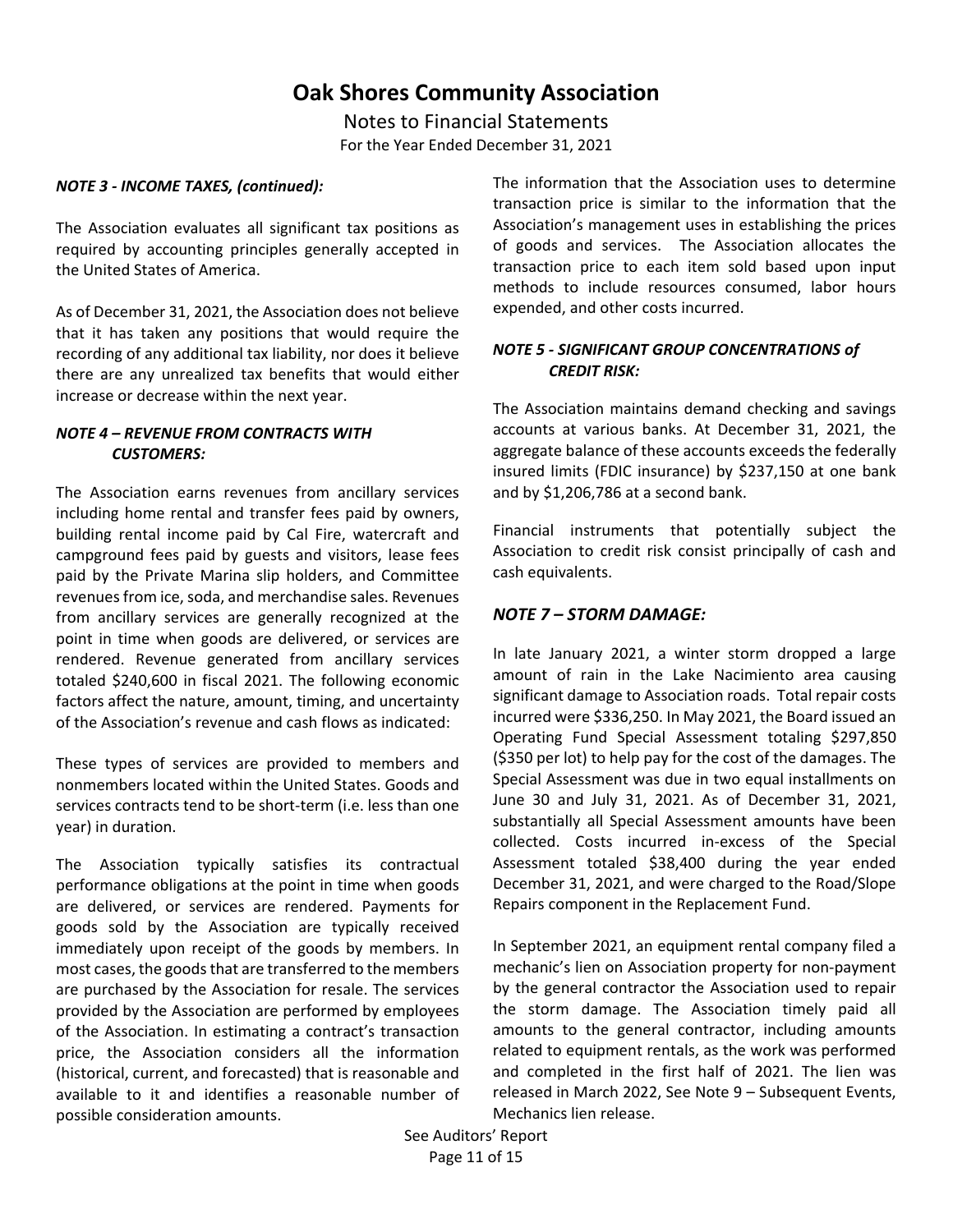Notes to Financial Statements For the Year Ended December 31, 2021

#### *NOTE 8 – GATE PROPERTY PURCHASE:*

#### *Purchase of Gate Property*

In April 2021, the Association entered into an agreement to purchase the 33‐acre parcel of land that includes the Main Entrance Gate off Lynch Canyon Road (the "Gate Property") for \$595,000. The Association deposited \$30,000 with an escrow company at the time it entered into the purchase agreement. As of December 31, 2021, this deposit is classified as Deposit for Gate Property Purchase on the accompanying balance sheet.

The Association intends to repair and refurbish the existing buildings and water system on the Gate Property. It is estimated that the total cost of purchase, repairs, and refurbishments will approximate \$640,000, which will be borrowed from the Replacement Fund.

To repay the borrowings, the Association's approved 2022 Operating Budget includes \$500,000 in operating assessments that otherwise would have gone to the Replacement Fund. In addition, the Board approved a Special Operating Assessment of \$125,000 for 2022. The combined \$625,000 increase in Operating assessments, along with approximately \$15,000 in carryover funds, will be used to repay the \$640,000 loan from the Replacement Fund within the required 12‐month period. For years 2023 to 2026, the Board intends to maintain the special assessment increase of \$125,000 per year to replenish the Replacement Fund for amounts that would have otherwise been contributed in 2022.

#### *NOTE 9 – SUBSEQUENT EVENTS:*

#### *Closing of Escrow for the Gate Property Purchase*

On March 2, 2022, escrow closed, and the purchase of the Gate Property was completed. Under the final purchase agreement, the Association was granted credits totaling approximately \$21,000 for a new water system and for certain necessary building repairs. These credits reduced the purchase price to \$576,000, including approximately \$2,000 in escrow, title, and other fees. The Operating Fund borrowed \$546,000 from the Replacement Fund to complete the purchase along with the \$30,000 deposit made April 2021. After necessary building repairs and refurbishment, and completion of a new water system, it is anticipated the total cash costs of the Gate Property will be approximately \$640,000.

#### *Easements granted*

The Gate Property was purchased from a family trust (the Seller's Trust) that owns four other parcels along the Main Road entrance into Oak Shores. At the time of closing, the Association entered into a separate easement agreement (the Agreement) providing for maintenance free access across the Gate Property to the four other parcels owned by the Seller's Trust. These access easements run with title to the properties and are limited to the intensity of existing use. In addition, the Agreement also formalized a long‐ standing arrangement that provided personal easements to the West Ramp for members of the Seller's family and their heirs. These personal easements do not run with the title to the four other parcels owned by the Seller's Trust.

#### *Repayment of Due to/Due from*

In March 2022, the Operating Fund repaid the Replacement Fund for the \$100,000 Storm Damage loan and for the \$30,000 Gate Property deposit loan. Also in March 2022, the Replacement Fund reimbursed the Operating Fund for \$21,504 in crack seal materials.

#### *Insurance recovery*

In February and March 2022, the Association received payments totaling \$16,754 on an insurance claim to repair the front gate after it was vandalized in August 2021. The recovery will be recorded as Replacement Fund income in 2022.

#### *Mechanics lien release*

In March 2022, the general contractor settled the amounts due to the equipment rental company and the mechanics lien filed in September 2021, was released.

The financial statements were issued on and subsequent events were evaluated through April 26, 2022.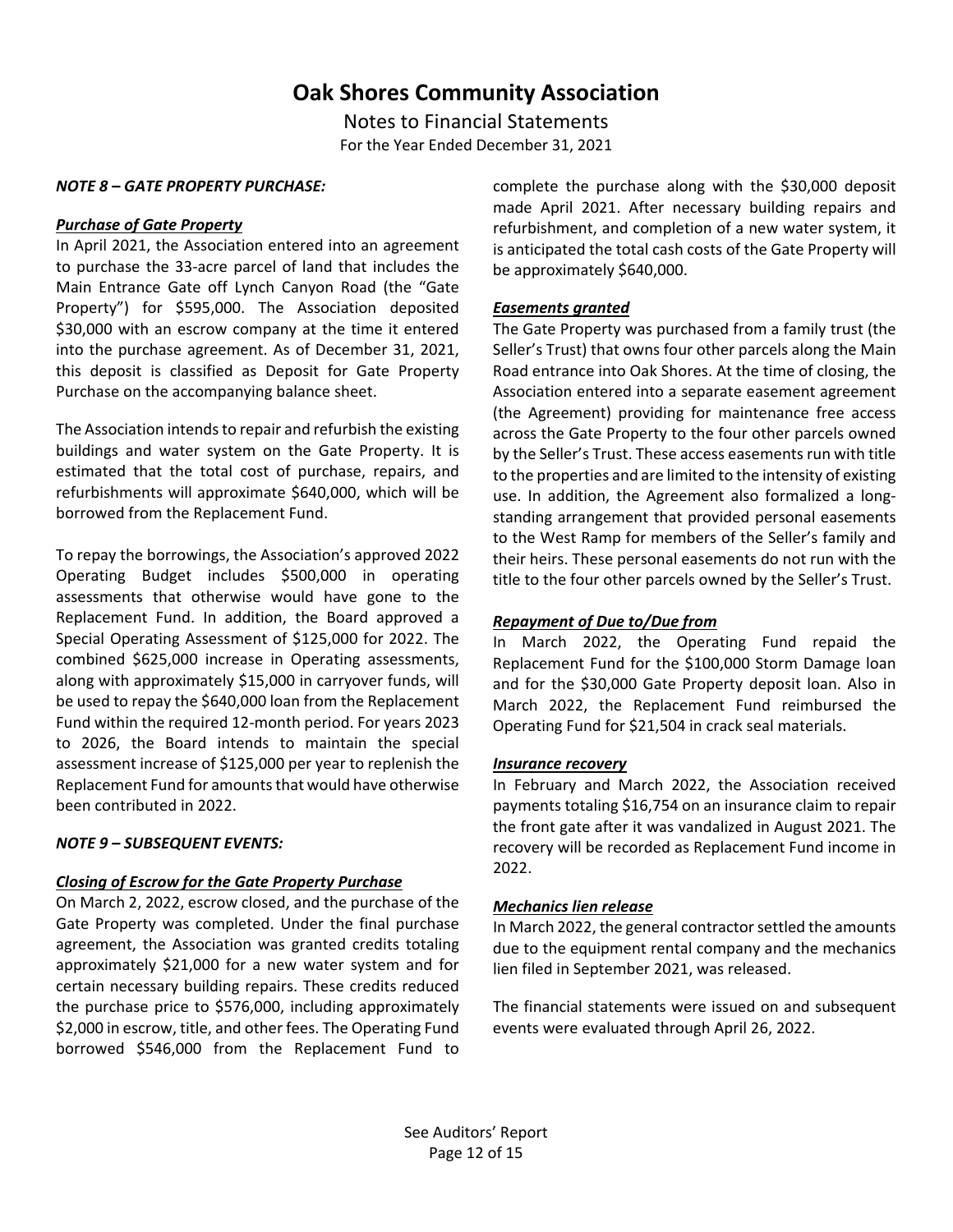### Supplemental Information on Replacement Fund Balances

For the Year Ended December 31, 2021

(unaudited)

The Association's governing documents require funds to be accumulated for the maintenance and future repair and replacement of its common areas. Once every three years the Board of Directors and management are required by statute to perform a formal study that includes an on-site analysis to assess the condition of all common area components and determine current replacement costs and remaining lives of these components. This is based on published data, contractor or engineering estimates, and prior experience. In addition, the consultant updates the estimates for projected inflation and interest rates earned on investments and cash and cash equivalents used to determine the funding status. Once every three years an outside consultant must perform a site visit to complete our reserve study. The most recent site visit by an outside consultant was in 2020, and the next site visit will be in 2023. On November 20, 2021, an outside consultant completed and issued an updated Reserve Study without a site visit. The updated Reserve Study covers the 30‐year projection period starting January 1, 2022.

The following table presents the significant components of common property and the funding status based on the Reserve Study report for January 1, 2022:

|                                                   | <b>Estimated</b> |                          |
|---------------------------------------------------|------------------|--------------------------|
|                                                   | Remaining        | <b>Estimated Current</b> |
| <b>Component</b>                                  | Useful Lives     | <b>Replacement Cost</b>  |
| Campground and Mini-Golf Course                   | $0 - 22$ years   | \$<br>188,400            |
| Clubhouse                                         | $0 - 22$ years   | 306,400                  |
| <b>Community Entrance</b>                         | $0 - 14$ years   | 107,500                  |
| Maintenance Shop                                  | $0 - 11$ years   | 61,950                   |
| Marina                                            | $1 - 22$ years   | 991,050                  |
| Painting                                          | $0 - 2$ years    | 62,350                   |
| Pool Area                                         | $0 - 4$ years    | 94,500                   |
| Roads - Overlay                                   | $1 - 17$ years   | 4,123,650                |
| Roads - Micro-surfacing                           | $0 - 8$ years    | 1,103,900                |
| Roads - Other                                     | $1 - 17$ years   | 219,000                  |
| Roofing                                           | $2 - 24$ years   | 97,000                   |
| Security and Fencing                              | $0 - 12$ years   | 100,850                  |
| Vehicles                                          | $0 - 7$ years    | 289,650                  |
|                                                   |                  | \$<br>7,746,200          |
|                                                   |                  |                          |
| Replacement Fund Balance as of December 31, 2021  |                  | \$<br>2,977,434          |
|                                                   |                  |                          |
| Ideal Balance (100% funded) as of January 1, 2022 |                  | \$<br>4,810,129          |

Replacement costs for the Private Marina docks and slips are exclusively funded by slip lease fees from members of the Private Marina and are not included in the information above.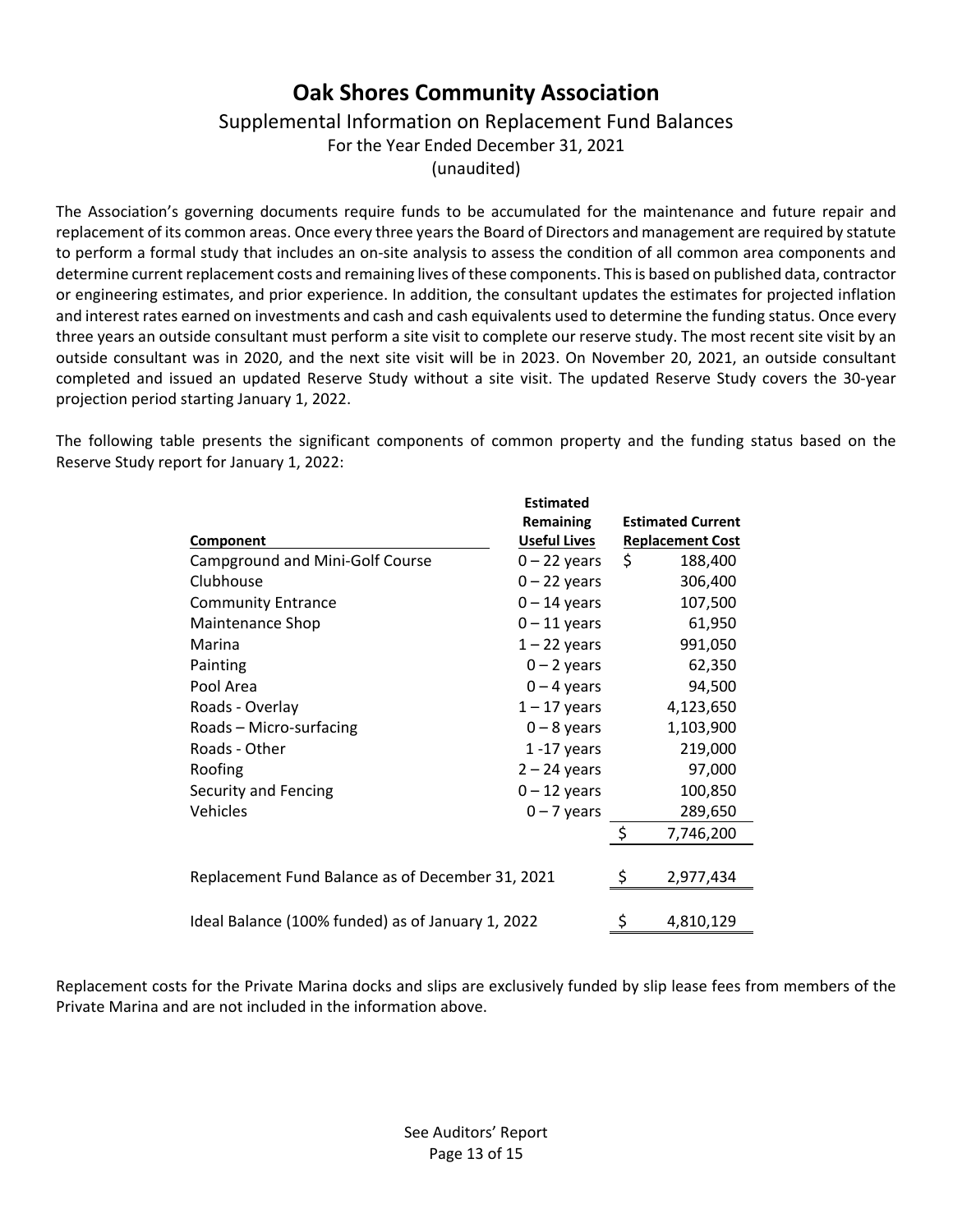#### Schedule of Revenues and Expenses ‐ Budget And Actual

#### For the Year Ended December 31, 2021

(Unaudited)

|                                                                |    |               | <b>Unaudited</b> |    |            |  |  |
|----------------------------------------------------------------|----|---------------|------------------|----|------------|--|--|
|                                                                |    | <b>Actual</b> | <b>Budget</b>    |    | Variance   |  |  |
| <b>OPERATING FUND</b>                                          |    |               |                  |    |            |  |  |
| <b>REVENUES</b>                                                |    |               |                  |    |            |  |  |
| <b>Regular Assessments</b>                                     | \$ | 1,216,504     | \$<br>1,216,504  | \$ |            |  |  |
| Special Assessment for Storm Damage Repairs                    |    | 297,850       |                  |    | 297,850    |  |  |
| Interest Income                                                |    | 96            | 350              |    | (254)      |  |  |
| Rubbish Fee Income                                             |    | 218,223       | 217,900          |    | 323        |  |  |
| <b>Owner Rental Fees</b>                                       |    | 40,975        | 40,500           |    | 475        |  |  |
| Fire Department Rental Fees                                    |    | 8,152         | 9,000            |    | (848)      |  |  |
| <b>Watercraft Fees</b>                                         |    | 27,020        | 45,000           |    | (17,980)   |  |  |
| Owner Fee Income                                               |    | 16,592        | 14,500           |    | 2,092      |  |  |
| <b>Committee Revenues</b>                                      |    | 35,283        | 20,000           |    | 15,283     |  |  |
| Lease Fees from Private Marina                                 |    | 67,196        | 67,150           |    | 46         |  |  |
| Net Gain on Sale of Foreclose Property                         |    | 9,918         |                  |    | 9,918      |  |  |
| Other Income                                                   |    | 45,453        | 40,000           |    | 5,453      |  |  |
| <b>Total Revenues</b>                                          |    | 1,983,262     | 1,670,904        |    | 312,358    |  |  |
| <b>EXPENSES</b>                                                |    |               |                  |    |            |  |  |
| <b>General and Administrative Expenses</b>                     |    |               |                  |    |            |  |  |
| Insurance                                                      |    | 102,252       | 103,159          |    | 907        |  |  |
| Legal Fees                                                     |    | 50,029        | 25,000           |    | (25,029)   |  |  |
| <b>Outside Services</b>                                        |    | 51,051        | 70,000           |    | 18,949     |  |  |
| <b>Reduction in Allowance for Bad Debts</b>                    |    | (1,700)       | 2,500            |    | 4,200      |  |  |
| Auditing and Accounting                                        |    | 9,000         | 9,000            |    |            |  |  |
| <b>Income Taxes</b>                                            |    | 1,099         | 16,095           |    | 14,996     |  |  |
| Printing and Reproduction                                      |    | 5,228         | 12,300           |    | 7,072      |  |  |
| <b>Other General and Administrative</b>                        |    | 68,679        | 89,019           |    | 20,340     |  |  |
| <b>Payroll and Related Costs</b>                               |    |               |                  |    |            |  |  |
| <b>Salaries</b>                                                |    | 613,340       | 586,540          |    | (26, 800)  |  |  |
| Payroll Taxes                                                  |    | 50,474        | 58,000           |    | 7,526      |  |  |
| Insurance and Other Costs                                      |    | 88,654        | 109,790          |    | 21,136     |  |  |
| Utilities                                                      |    |               |                  |    |            |  |  |
| <b>Rubbish Service</b>                                         |    | 218,912       | 222,400          |    | 3,488      |  |  |
| Water and Fire Hydrants                                        |    | 192,489       | 192,500          |    | 11         |  |  |
| <b>Electricity and Propane</b>                                 |    | 33,913        | 29,500           |    | (4,413)    |  |  |
| Telephone and Other                                            |    | 20,008        | 18,500           |    | (1,508)    |  |  |
| Depreciation                                                   |    | 41,609        | 51,000           |    | 9,391      |  |  |
| <b>Committee Expenses</b>                                      |    | 31,256        | 15,167           |    | (16,089)   |  |  |
| Private Marina Expense                                         |    | 39,821        | 60,450           |    | 20,629     |  |  |
| <b>Transportation Costs</b>                                    |    | 27,430        | 39,430           |    | 12,000     |  |  |
| <b>Maintenance and Repairs</b>                                 |    | 63,208        | 59,500           |    | (3,708)    |  |  |
| <b>Capital Spending</b>                                        |    | 12,436        | 5,000            |    | (7, 436)   |  |  |
| <b>Storm Damage Repairs</b>                                    |    | 297,850       |                  |    | (297,850)  |  |  |
| <b>Total Expenses</b>                                          |    | 2,017,038     | 1,774,850        |    | (242, 188) |  |  |
| Excess (Deficiency) of Revenues Over Expenses                  | \$ | (33, 776)     | \$<br>(103, 946) | \$ | 70,170     |  |  |
| <b>REPLACEMENT FUND</b>                                        |    |               |                  |    |            |  |  |
| <b>REVENUES</b>                                                |    |               |                  |    |            |  |  |
| Assessments                                                    | \$ | 499,112       | \$<br>499,112    | \$ |            |  |  |
| Interest Income                                                |    | 9,618         | 22,120           |    | (12, 502)  |  |  |
| Other Income                                                   |    | 9,990         | 7,000            |    | 2,990      |  |  |
| <b>Total Revenues</b>                                          |    | 518,720       | 528,232          |    | (9,512)    |  |  |
| <b>EXPENSES</b>                                                |    |               |                  |    |            |  |  |
| Major Repairs and Replacements                                 |    | 93,363        | 616,550          |    | 523,187    |  |  |
| Less: Interfund Transfer of Capitalized Property and Equipment |    |               | (181,350)        |    | (181, 350) |  |  |
| <b>Total Expenses</b>                                          |    | 93,363        | 435,200          |    | 341,837    |  |  |
| Excess of Revenues Over Expenses                               | \$ | 425,357       | \$<br>93,032     | \$ | (332, 325) |  |  |

See Auditors' Report

The Notes to Financial Statements Are An Integral Part of This Statement